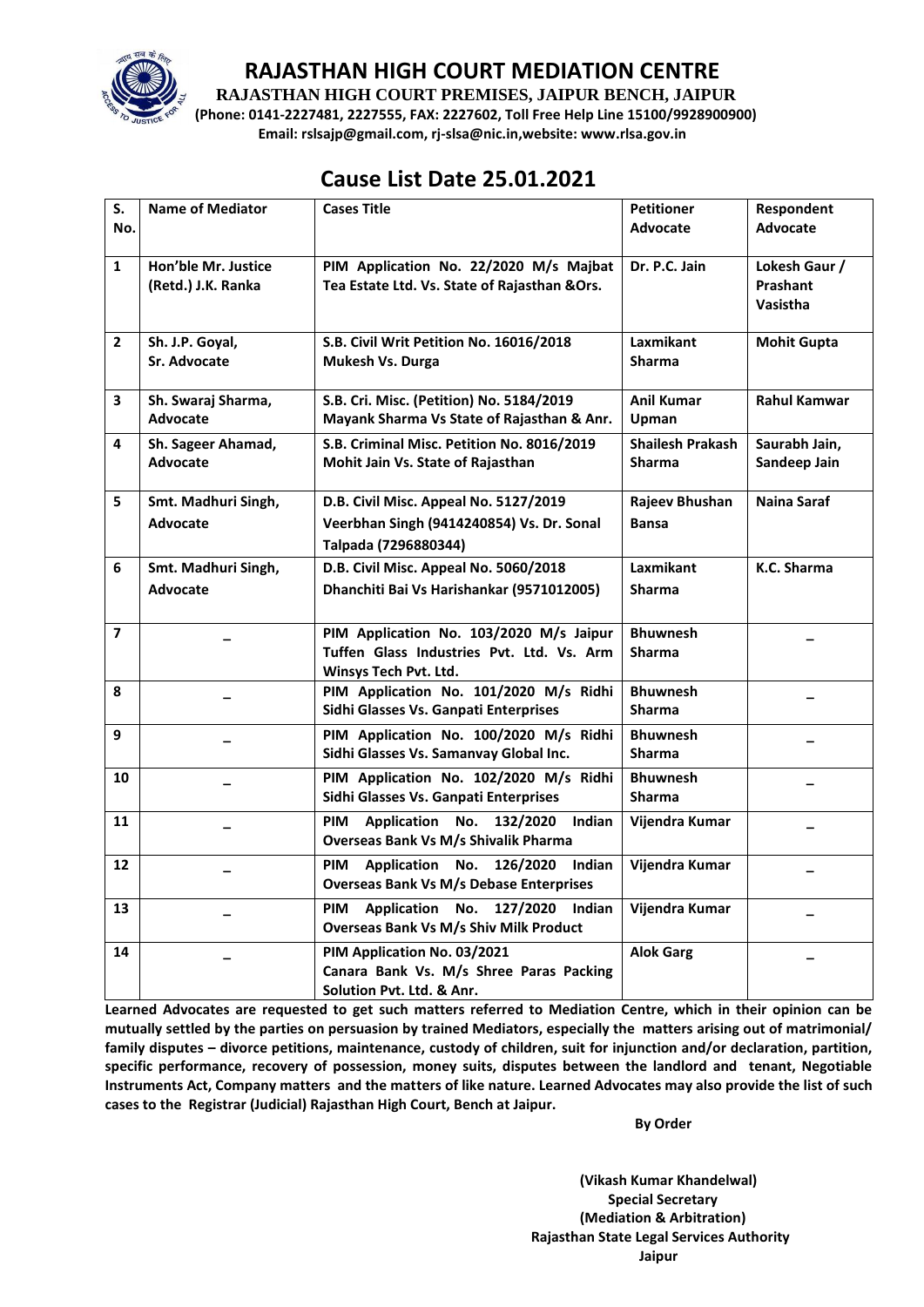

### **RAJASTHAN HIGH COURT MEDIATION CENTRE**

**RAJASTHAN HIGH COURT PREMISES, JAIPUR BENCH, JAIPUR**

**(Phone: 0141-2227481, 2227555, FAX: 2227602, Toll Free Help Line 15100/9928900900) Email: rslsajp@gmail.com, rj-slsa@nic.in,website: www.rlsa.gov.in**

# **Cause List Date 27.01.2021**

| S.                      | <b>Name of Mediator</b>                                         | <b>Cases Title</b>                                                                                                                                                                                                | <b>Petitioner</b>                                              | Respondent<br>Advocate               |
|-------------------------|-----------------------------------------------------------------|-------------------------------------------------------------------------------------------------------------------------------------------------------------------------------------------------------------------|----------------------------------------------------------------|--------------------------------------|
| No.                     |                                                                 |                                                                                                                                                                                                                   | <b>Advocate</b>                                                |                                      |
| $\mathbf{1}$            | <b>Hon'ble Mr Justice</b><br>(Retd.) D.C. Somani                | S.B. Civil Writ Petition No. 15287/2016<br>Smt. Sanotsh Devi and Ors. Vs. Bhanwar Lal<br><b>Kumawat and Ors.</b>                                                                                                  | Saransh Saini                                                  | S.N. Kumawat                         |
| $\overline{2}$          | <b>Hon'ble Mr Justice</b><br>(Retd.) D.C. Somani                | S.B. Civil First Appeal No. 760/2018 Sulla &<br>Ors. Vs. Firm SardariLalKalicharan                                                                                                                                | <b>Manu Bhargav</b><br>Lokesh Gupta                            | Dr. Prakash<br><b>Chand Jain</b>     |
| $\overline{\mathbf{3}}$ | Hon'ble Mr. Justice<br>(Retd.) Prashant Kumar<br><b>Agarwal</b> | S.B. Criminal Misc. Bail Application No.<br>3222/2020 Nitesh Kumar Soni Vs. State of<br>Rajasthn                                                                                                                  | <b>Subhash Chand</b><br><b>Khandelwal</b>                      | R.B. Sharma<br>Ganthola              |
| 4                       | Smt. Kamla Jain,<br><b>Advocate</b>                             | S.B. Civil First Appeal No. 423/2010<br>Smt. Indra Gupta and Others Vs. Pradeep<br>Kumar connected with S.B. Civil First Appeal<br>No. 203/2011                                                                   | R.K. Mathur                                                    | G.S. Rathore                         |
| 5                       | Smt. Kamla Jain,<br><b>Advocate</b>                             | D.B. Civil Misc. Appeal No. 866/2015<br>Smt. Sushila Devi Vs. Suresh Kumar and<br>Another                                                                                                                         | <b>Dhruv Atri</b><br><b>Harendra Singh</b><br><b>Sinsinwar</b> | <b>Rohan Agarwal</b><br>Rajat Ranjan |
| 6                       | Smt. Kamla Jain,<br><b>Advocate</b>                             | D.B. Civil Misc. Appeal No. 1893/2017 Smt.<br>Seema Sharma Vs. Vinod connected with<br>D.B. Civil Misc. Appeal No. 1870/2017                                                                                      | <b>Timan Singh</b>                                             | <b>Tarun Jain</b>                    |
| $\overline{7}$          | Sh. Vikas Jain, Advocate                                        | S.B. Criminal Misc. (Petition) No. 6986/2019<br>LaxmanSoni Vs. State of Rajasthan                                                                                                                                 | <b>Anil Upman</b><br><b>Tarun Kumar</b><br><b>Mishra</b>       | Jainendra Jain                       |
| 8                       | Sh. Bhuvnesh Sharma,<br>Advocate                                | D.B. Civil Miscellaneous Appeal No.<br>3559/2019 Rakesh Kumar Vs. Smt. Kalpana                                                                                                                                    | <b>Amit Punia</b>                                              | <b>Nand Ram</b><br>Choudhary         |
| 9                       | Sh. Bhuvnesh Sharma,<br><b>Advocate</b>                         | D.B. Civil Misc. Appeal No. 527/2019<br>Sankshavya Diwakar Vs. Smt. Minakshi @<br>Manisha                                                                                                                         |                                                                | <b>Parth Sharma</b>                  |
| 10                      | Smt. Alka Bhatnagar,<br><b>Advocate</b>                         | S.B. Criminal Misc. Petition No. 5626/2019<br>Rishu Chaudhary Vs. State of Rajasthan<br>connected with S.B. Criminal Misc. (Petition)<br>No. 5601/2019, 5632/2019, 5633/2019,<br>5654/2019, 5657/2019 & 5662/2019 | <b>Manak Chand</b><br>Jain                                     | Laxmikant<br><b>Sharma</b>           |
| 11                      | Archana<br>Ms.<br>Mantri,<br>Advocate                           | D.B. Civil Misc. Appeal No. 1166/2020<br>Manish Jaiman Vs. Smt. Meenu @ Chanchal                                                                                                                                  | <b>Anoop Pareek</b>                                            | <b>Mahesh</b><br>Chand<br>Gautam     |
| 12                      | Sh. Shashi Bhusan<br>Gupta, Advocate                            | D.B. Civil Misc. Appeal No. 5136/2019 Ram<br>Sahai Kushwah Vs Mamta Kushwah                                                                                                                                       | Manoj Kumar<br><b>Bhardwaj</b>                                 | Prakash<br>Jai<br>Gupta              |
| 13                      | Sh. Ankur Rustogi,<br><b>Advocate</b>                           | D.B. Civil Misc. Appeal No. 4325/2017 Laxmi<br>Devi Vs. BabuLal Sharma                                                                                                                                            | C.P. Sharma                                                    | <b>Ajit Singh Lunia</b>              |
| 14                      | Sh. Rajkumar Yadav,<br>Advocate                                 | D.B. Civil Misc. Appeal No. 6478/2019<br>Omwati Vs. Mukesh Kumar Kushwah                                                                                                                                          | <b>Rahul Sharma</b>                                            | Devendra Kumar<br>Chauhan            |